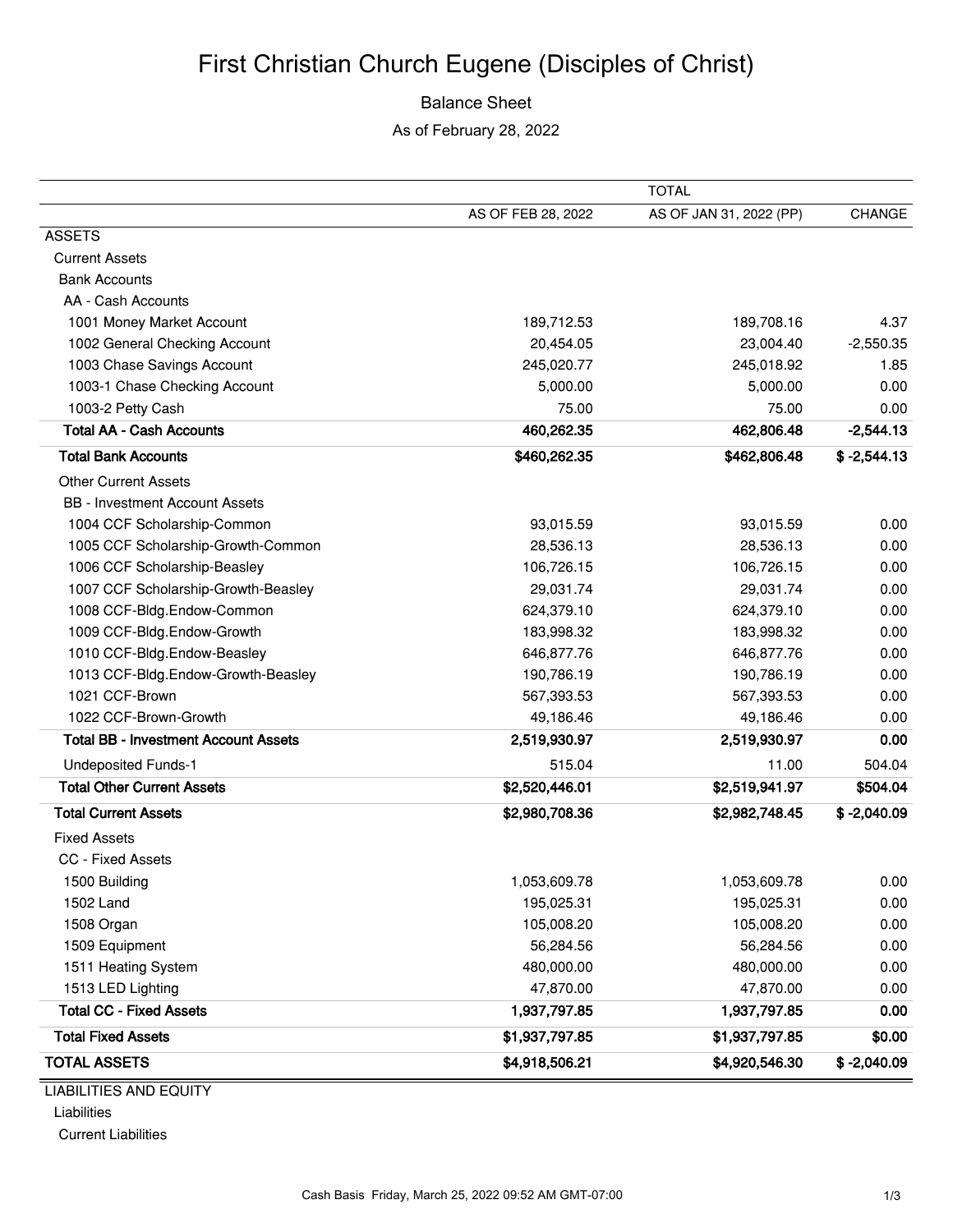# First Christian Church Eugene (Disciples of Christ)

### Balance Sheet

As of February 28, 2022

|                                    |                    | <b>TOTAL</b>            |               |  |
|------------------------------------|--------------------|-------------------------|---------------|--|
|                                    | AS OF FEB 28, 2022 | AS OF JAN 31, 2022 (PP) | <b>CHANGE</b> |  |
| <b>Credit Cards</b>                |                    |                         |               |  |
| Bank of America - AO               | 1,192.38           | 402.82                  | 789.56        |  |
| Bank of America - YD               | 274.36             | 250.38                  | 23.98         |  |
| <b>Total Credit Cards</b>          | \$1,466.74         | \$653.20                | \$813.54      |  |
| <b>Total Current Liabilities</b>   | \$1,466.74         | \$653.20                | \$813.54      |  |
| Long-Term Liabilities              |                    |                         |               |  |
| 2009 EWEB - LED Loan               | 6,278.31           | 6,982.06                | $-703.75$     |  |
| <b>Total Long-Term Liabilities</b> | \$6,278.31         | \$6,982.06              | $$ -703.75$   |  |
| <b>Total Liabilities</b>           | \$7,745.05         | \$7,635.26              | \$109.79      |  |
| Equity                             |                    |                         |               |  |
| EA - General Fund                  |                    |                         |               |  |
| 3000 General Fund                  | $-5,778.30$        | $-6,117.05$             | 338.75        |  |
| <b>Total EA - General Fund</b>     | $-5,778.30$        | $-6,117.05$             | 338.75        |  |
| EB - Designated Fund               |                    |                         |               |  |
| 14 FCC                             |                    |                         |               |  |
| 3005 Attorney Fees                 | 100.00             | 100.00                  | 0.00          |  |
| 3015 General Fund Reserve          | 35,822.81          | 35,822.81               | 0.00          |  |
| 3045 Wedding/Event Deposits        | 784.00             | 784.00                  | 0.00          |  |
| 3075 Organ Repairs                 | 5,000.00           | 5,000.00                | 0.00          |  |
| 3509 Estates and Bequests          | 6,146.75           | 6,146.75                | 0.00          |  |
| 3510 Interest                      | 34.24              | 28.02                   | 6.22          |  |
| 3511 Bereavement                   | 502.86             | 502.86                  | 0.00          |  |
| 3512 Memorial                      | 27,236.63          | 24,736.63               | 2,500.00      |  |
| 3513 Building Advance              | 216,975.83         | 216,975.83              | 0.00          |  |
| 3516 Special Events                | 72.56              | 72.56                   | 0.00          |  |
| 3518 Church Campout                | 717.99             | 717.99                  | 0.00          |  |
| 3519 Bell Choir                    | 1,499.25           | 1,499.25                | 0.00          |  |
| 3520 Minister B's Sabbatical       | 250.00             | 250.00                  | 0.00          |  |
| 3522 Minister A's Sabbatical       | 200.00             | 200.00                  | 0.00          |  |
| 3524 Morris Music                  | 15,867.07          | 15,867.07               | 0.00          |  |
| 3525 Y.E.A. Account                | 6,107.81           | 6,107.81                | 0.00          |  |
| 3535 Child Sponsorship             | 3,067.05           | 3,137.05                | $-70.00$      |  |
| 3574 Library Fund                  | 2,572.78           | 2,572.78                | 0.00          |  |
| 3575 Stained Glass                 | 8,803.10           | 8,803.10                | 0.00          |  |
| 3576 Holy Grounds Coffee Shop      | 3,015.40           | 3,015.40                | 0.00          |  |
| 3580 MLK Mural                     | 320.00             | 320.00                  | 0.00          |  |
| Total 14 FCC                       | 335,096.13         | 332,659.91              | 2,436.22      |  |
| 15 Disciple Outreach               |                    |                         |               |  |
| 3531 Christmas                     | 50.00              | 50.00                   | 0.00          |  |
| 3539 Global Ministries             | 100.00             | 100.00                  | 0.00          |  |
| 3541 Church Finance Council        | 3,143.32           | 10,771.64               | $-7,628.32$   |  |
| 3543 Reconciliation                | 325.00             | 325.00                  | 0.00          |  |